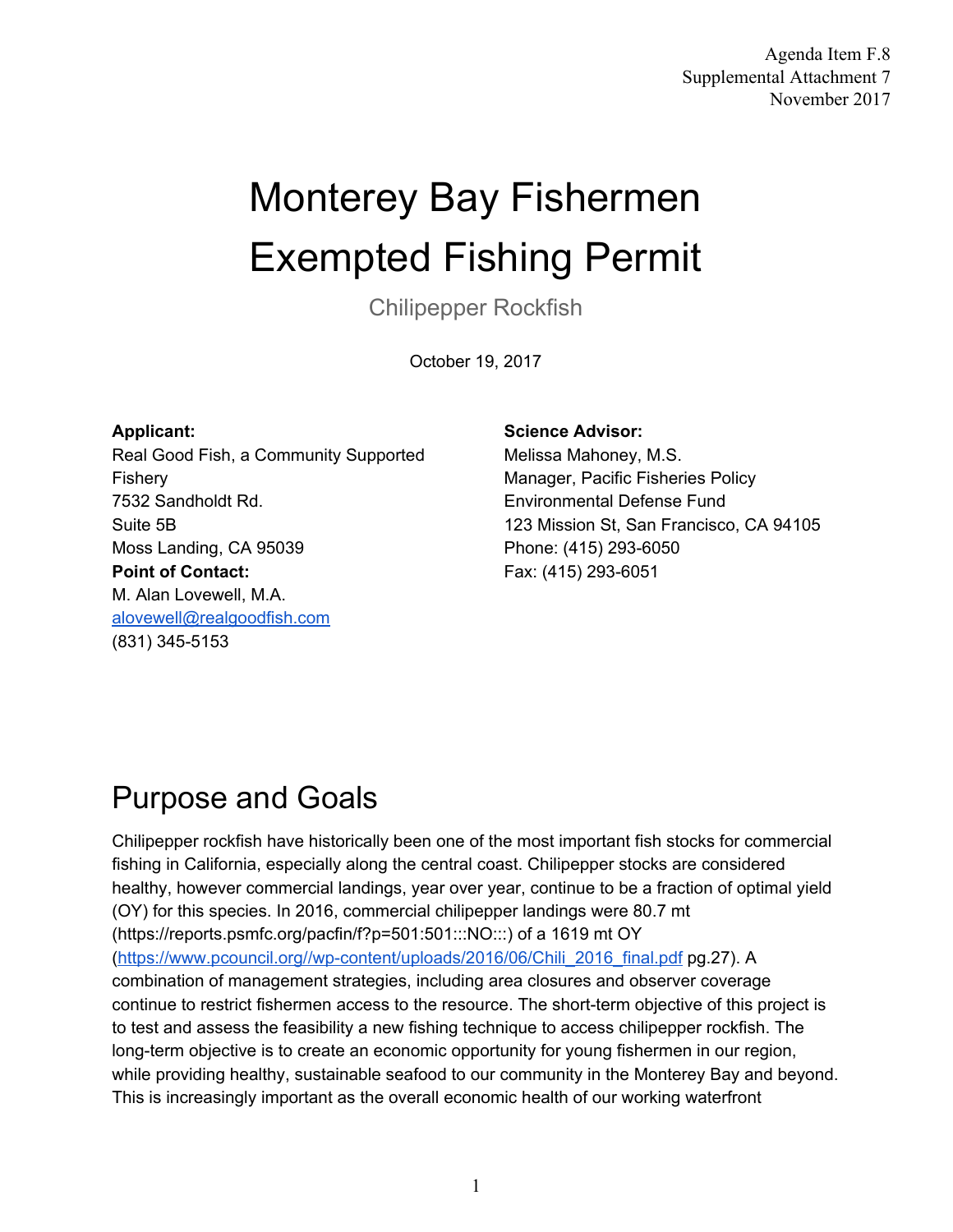communities continue to diminish. In addition, we see the opportunity to gradually increase availability and demand for local rockfish in our markets as a way to build a critical bridge for recovering the West Coast groundfish industry as a whole. The need for additional access to our abundant fisheries resource cannot be overstated.

This Exempted Fishing Permit (EFP) is designed to assess the feasibility of a new gear type that is readily accessible to existing commercial fishermen with a low barrier to entry cost, while leveraging affordable electronic monitoring tools that reduce cost prohibitive observer coverage. Several EFPs along similar lines have been submitted to the Pacific Fisheries Management Council (PFMC), one from Fosmark in 2009, and another from Platt in 2015. Both were designed to establish the performance characteristics of their respective gear types while identifying areas where target species are abundant and bycatch species are not, following commercial fishing conditions. The main difference in this EFP is the gear type being tested and the monitoring tools being deployed.

The objectives of this EFP would be: 1) to test fishing strategy with salmon gurdies, drop lines and reels, and artificial flies, 2) determine areas that are abundant with chilipepper rockfish, and that correspond to low densities of overfished species, and 3) to test new cost effective electronic monitoring (EM) and vessel monitoring system (VMS) solutions that provide oversight and data comparable to observer coverage. The EFP that we are requesting would allow up to ten (10) vessels, with no less than five (5), to fish inside the current Rockfish Conservation Area (RCA) using otherwise legal open access fixed gear. Full retention applies to rockfish species (as defined in Federal regulations), and retention of non-rockfish species will be governed by applicable open access limits.

# Equipment Needed

Hydraulic powered salmon gurdies or line reels, fly-hooks, line, wire, snaps, swivels, small buoys, fish finder, fathometer or sonar.

The gear deployed for this EFP operates in the mid-water column. Salmon gurdies on both sides of the vessel with stops typically every 3 fathoms will be lowered according to fishing depth. Attached to the wire at the fishing depth will be fly line with a maximum of 500-750 hooks per set. This gear will be fished at a slow speed through the fishing grounds. Gear will be lowered no closer than 1 fm off the bottom, based on soundings, to minimize the chance of encountering overfished rockfish species, while maximizing catch of target species. Ideally, three or four sets will be used per trip, occurring in the morning and afternoon, to maximize cost per unit of effort (CPUE). In instances where time is limited, 1,000 hooks would best.

For electronic monitoring a Flywire device (**<http://www.flywirecameras.com/>)**, to be purchased by the applicants and participating fishermen. In addition, a Pelagic Data System vessel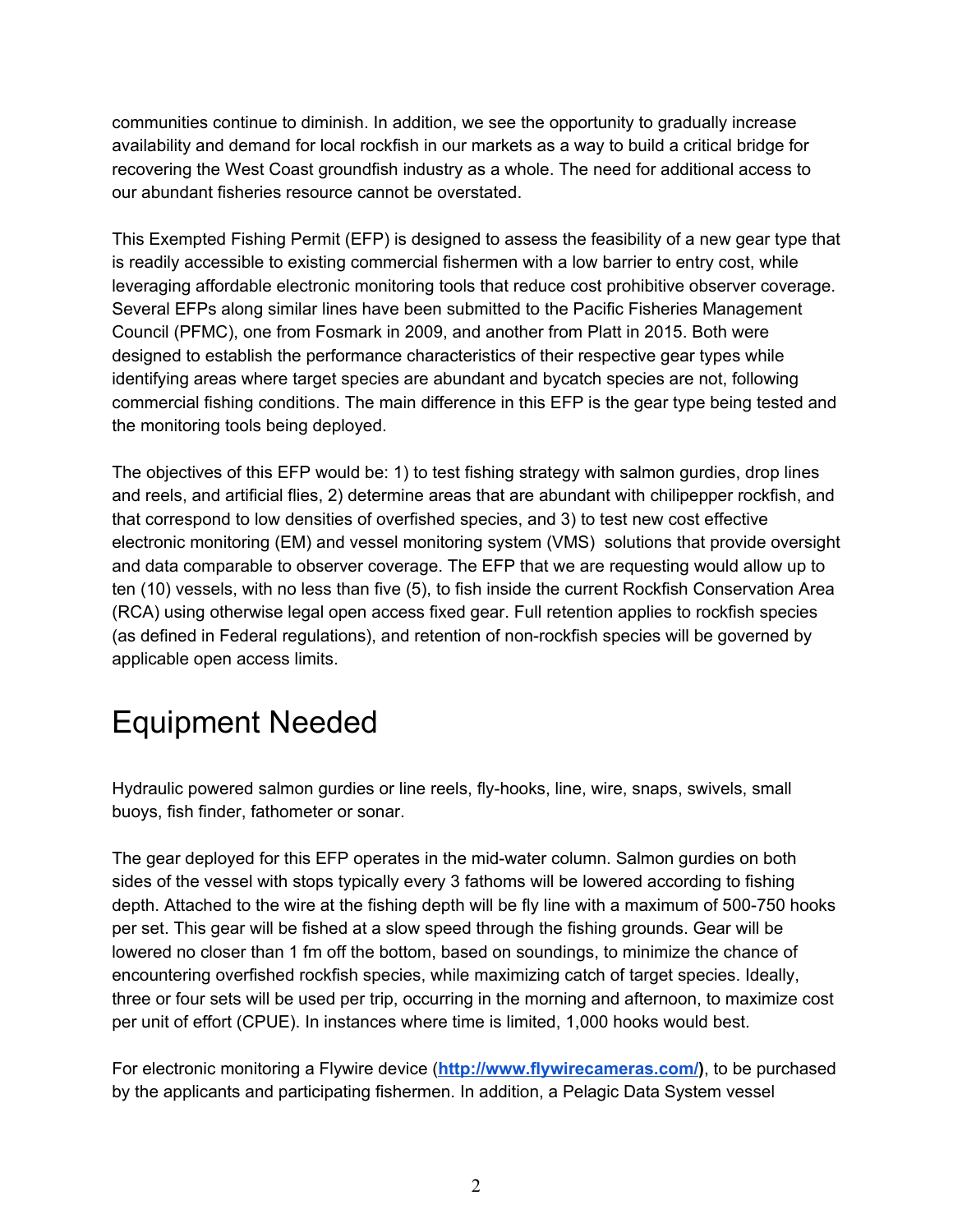monitoring device (<http://www.pelagicdata.com/>) will be used to track fishing locations to accurately mark areas of concern, whether it's highly effective fishing grounds, or areas of higher interactions with unwanted or overfished species.

### Species Allocation

- Chilipepper rockfish 30 mt
- Widow rockfish: 9 mt
- Bocaccio: 3.300 mt
- Canary: 1 mt
- Cowcod: 0.015 mt
- Yelloweye: 0.03 mt
- Darkblotched: 0.400 mt
- Yellowtail: 30 mt

# Determine Depth

Fishing depth is determined by acoustic sonar. A test drop will be made to ensure the presence of target species. Once a test set establishes the presence of target species, the gear will be deployed. Fishing will occur at least 1 fm off the bottom

### Suggested Deployment

#### Vertical Test Line

Prior to setting the longline gear, a test set will be made with vertical line to ensure that the target species is present and minimize the chance of encountering any unwanted or overfished species. Using acoustic soundings will ensure that no hooks will get within 3 fm of the bottom. The weight may hit the bottom initially, then immediately be pulled up to avoid and sagging of the hooks.

The fishing vessel, in gear or drifting, moves slowly ahead as the main line gear is deployed to ensure tension on the line and minimize tangles. The main line is release by spool or bucket over the rail. Fishing gear is attached to the vessel at all times. The main line consists of shrimp "flies" attached to gangions with swivels attached to 200-800lb test monofilament. Hooks are spaced approximately 18-30" apart on 12" monofilament gangions (approximately 60 lb test). Floats are spaced out on the main line to reduce any chance of sagging below the 1 fm limit. Once the line is deployed it is attached to preferred stop on the a salmon gurdy with a 20-30lb or a drop line is deployed attached to a reel. The wire or drop line is lowered to desired fishing depth.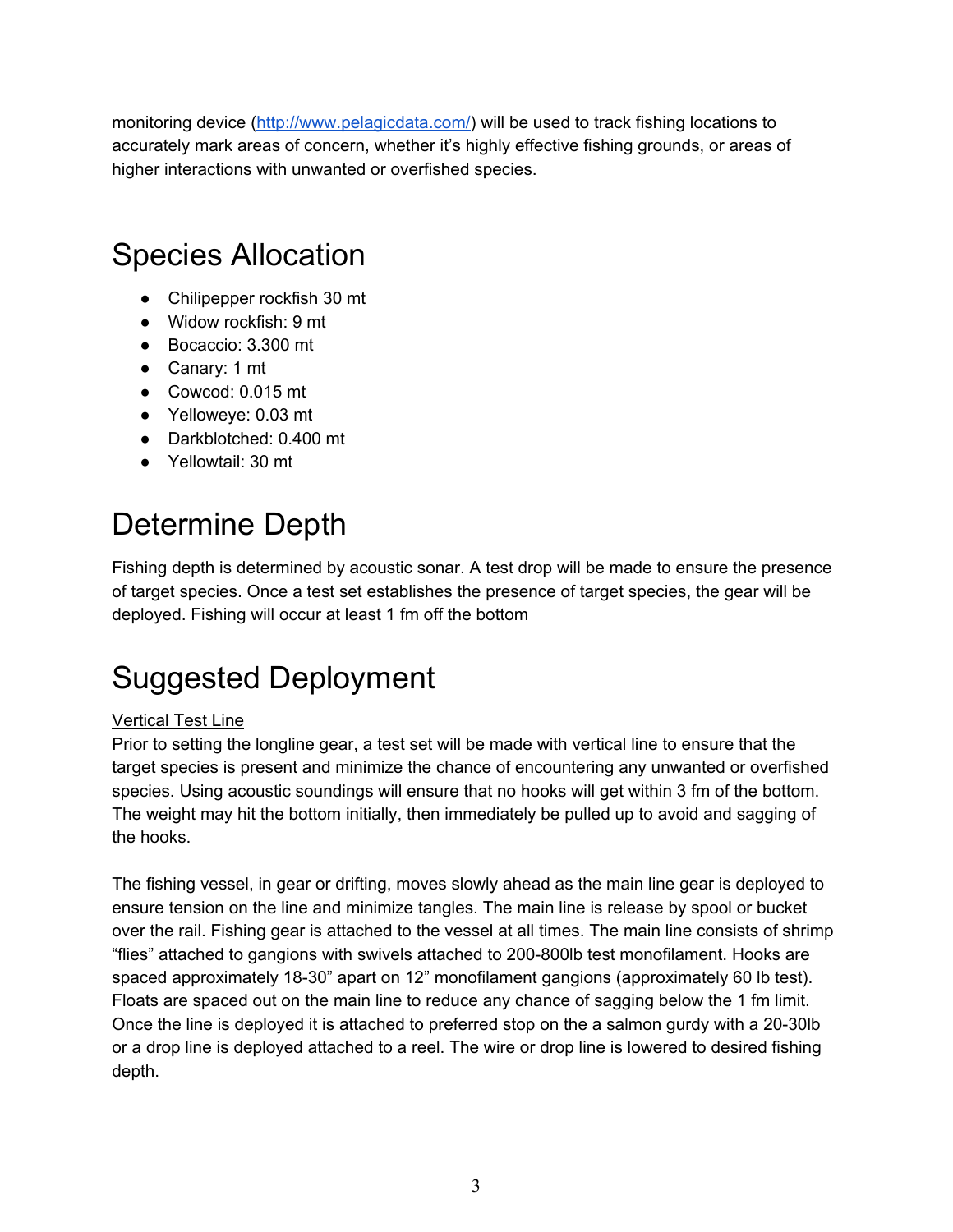# Suggested Retrieval

Gear will be retrieved while the vessel is in gear to keep the lines taught and from tangling. Wire gurdies are raised to bring up the mainline which is retrieved by hand or reel. Innovative retrieval tools and techniques may be devised to increase speed, reduce tangling, and increase speed for subsequent deployments. Similar retrieval and storage techniques as described in the Fosmark 2009 EFP may be developed to manage gear

(https://www.pcouncil.org/wp-content/uploads/bb\_2009\_11\_G3a\_ATT1\_1109.pdf)

### Total Duration of the EFP

This EFP proposal is for a total of 2 years (2019-2020) following the groundfish biennial management cycle.

### Location of Fishing under the EFP

The research would be conducted off central California (36 to 37.50 degrees), at depths of approximately 80-120 fm, in areas with canyon edges and walls, smooth hard bottom, with no rocks (example: canyon south of Año Nuevo). This depth range is currently within the non-trawl RCA established to protect overfished rockfish species.

#### Number of Vessels Covered Under the EFP

This EFP is for a minimum of 5, not exceeding 10, fishing vessels located in the harbors of the Monterey Bay (Monterey, Moss Landing, Santa Cruz).

### Vessel Selection

Vessels selected for participating in this EFP will be chosen based on their ability and willingness to install EM and vessel monitoring devices. In addition, their willingness and commitment to maintaining a detailed catch log with required data. Lastly, selection will be based on their willingness to fish during months when target species are available to this fishery. Preference will be given to fishermen demonstrating the greatest economic need and opportunity for developing their fishing career. Three fishermen located in Moss Landing and Santa Cruz are ready to participate in the EFP:

- Calder Deyerle, 30 years old, Moss Landing
- Kevin Butler, 45 years old, Santa Cruz
- David Toriumi, 35 years old, Moss Landing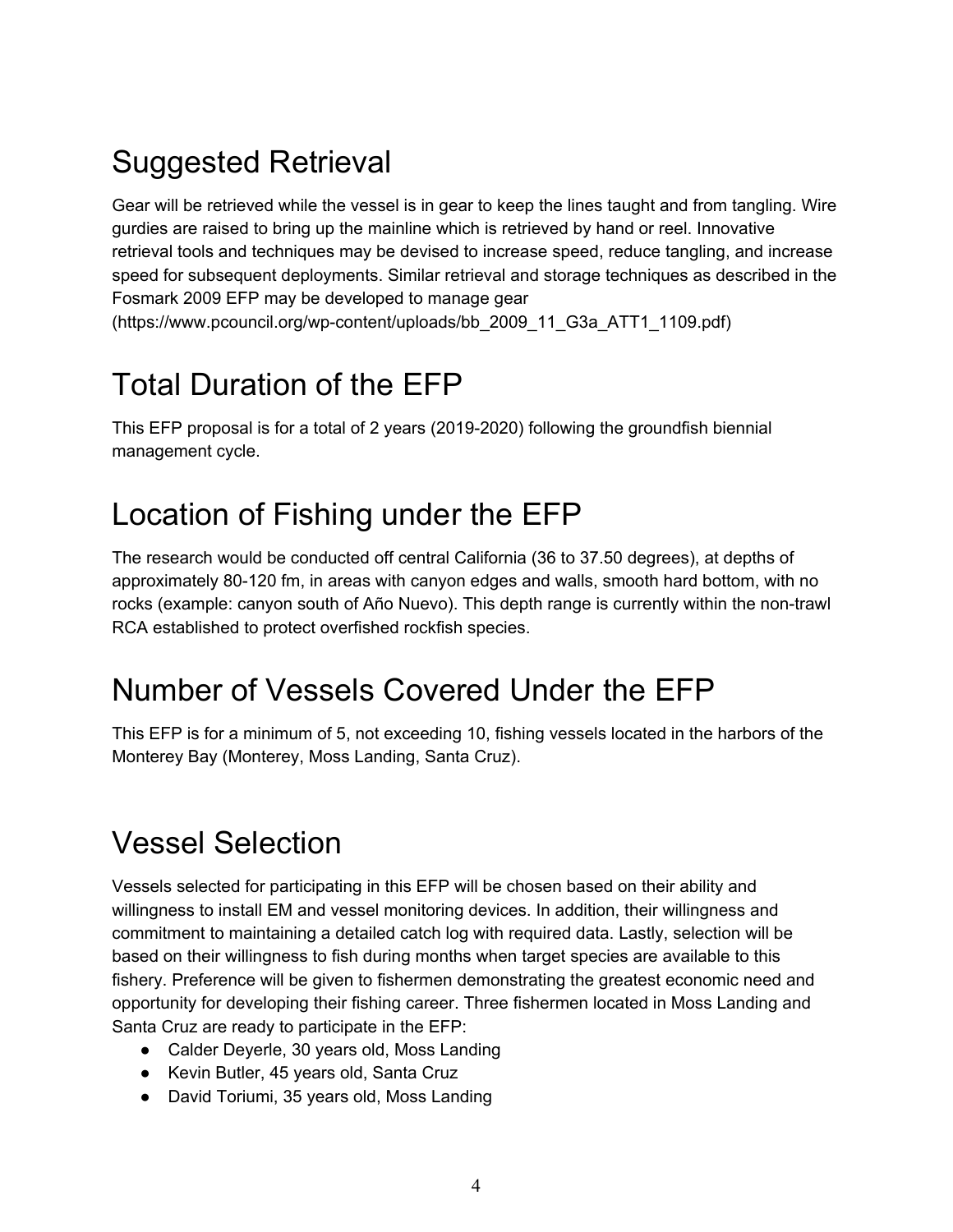● Additional fishermen will be recruited to fish remaining permits

### Research Design

The applicant, contracted video analysts, and the advising scientist will be responsible for data analysis. Data analysis will consist of statistical analysis of catch and bycatch of all species by fisherman, set, trip, and month. Catch rates will be expressed as catch per hook, per set, per day, and per trip. Value and volume of the catch will be recorded following sale. The final report will provide an estimate of fishing effort and total catch; absolute and relative species composition summarized by set, trip, and month; size composition of catch and bycatch; and sex ratio and stage of maturity for chilipepper, and additional species as requested by the PFMC.

#### Data Sources

Data will be collected by the fisherman, Pelagic Data Systems, and video analysts for all fishing under this EFP. Attachment of depth recorders may be used, as available. If desired, incidental catch of certain species (e.g., canary and yelloweye) that cannot be released alive could be retained by the observer and provided to National Marine Fisheries Service (NMFS), California Department of Fish and Game (CDFG), or other researchers for biological sampling.

#### Precautionary Measures

Given the potential to catch overfished species and when fishing in the RCA, the utmost caution will be taken with this experiment. The following measures are proposed and applicants are open to working with the PFMC, NMFS, and CDFG to implement others deemed necessary.

- 1. **Electronic monitoring** 100% coverage. With the use of Flywire we will be able to track the catch of all fishermen. We will contract the video to be reviewed at a statistically significant rate to ensure accuracy and cost effectiveness. Rate to be determined by PFMC and science advisors.
- 2. **Caps** Based on input from the PFMC and NMFS, each boat will have either a daily or trip limit/cap of canary and yelloweye. If this cap is reached, based on catch accounting reports verified by the observer, fishing will cease for that day or trip.
- 3. **Trip reports and catch accounting** On a timeline agreeable to NMFS and CDFG, trip and cumulative catch reports will be provided after each trip (e.g., within 48 hours).
- 4. **Status and evaluation call before each trip** Before each vessel departs on a trip, a cumulative catch accounting report (i.e., running total for the season) and evaluation of the trips taken thus far will be reviewed to determine if another trip can be made and to discuss lessons learned (e.g., float sizes, bait, etc.). If it is likely that the allocated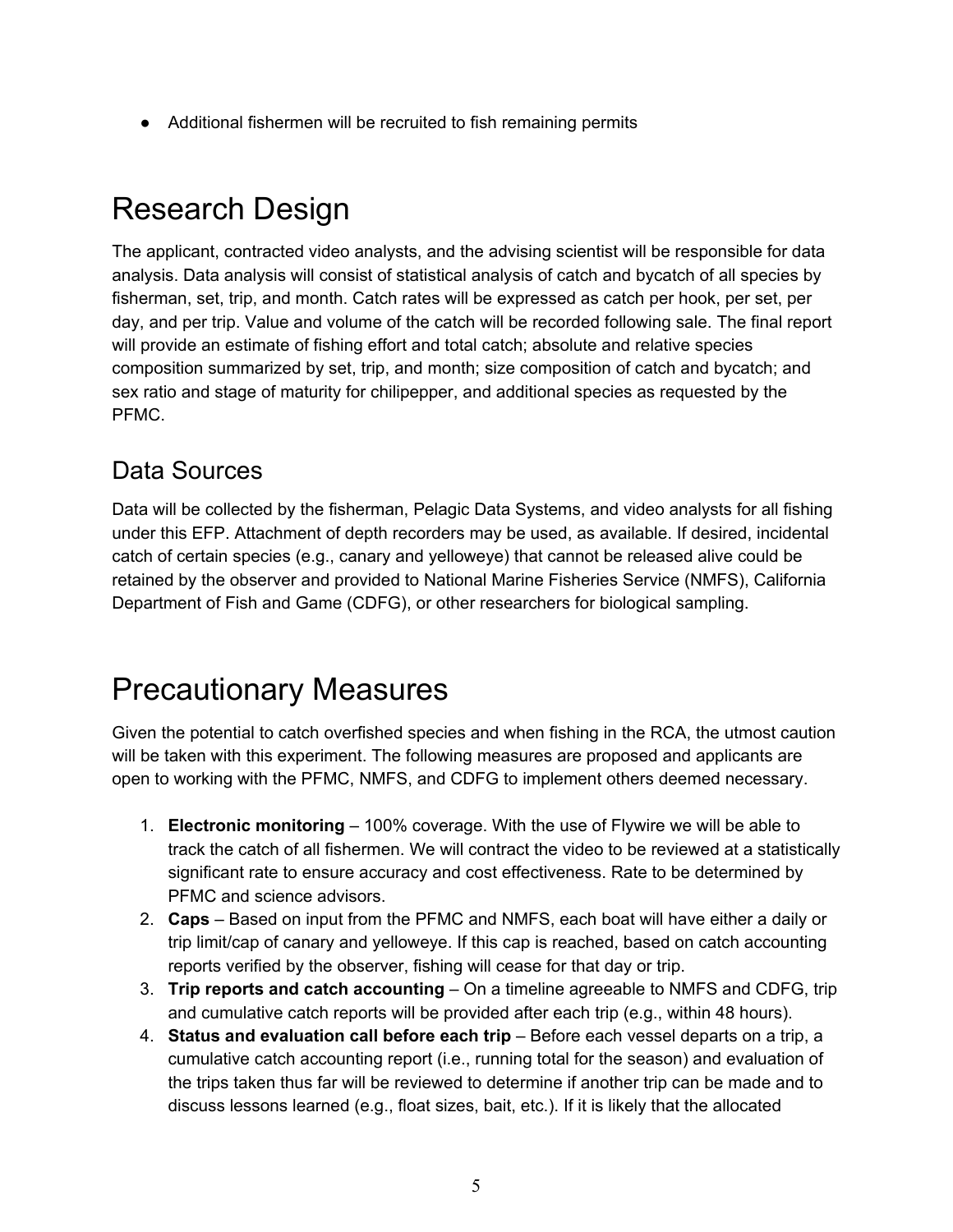harvest cap would be exceeded in the upcoming trip, then all fishing under the EFP will cease for the season. Participants on each call would include the EFP participants and could include NMFS (SF & OLE), CDFG (Marine Region & Enforcement) and National Marine Sanctuaries Service.

5. **VMS and vessel marking** – Vessel required to have VMS, will call the West Coast Groundfish Declaration Line to report the trip. (This procedure should work for both the EFP and for future use of this gear type). Vessels participating in this EFP will also display a banner with "EFP Fishing" written in 2 foot high letters. Pelagic Data System VMS will also be utilized to track vessel fishing behavior and relay catch information to the fleet to flag areas of unwanted bycatch. This data will also help with spatial analysis.

#### Diagram